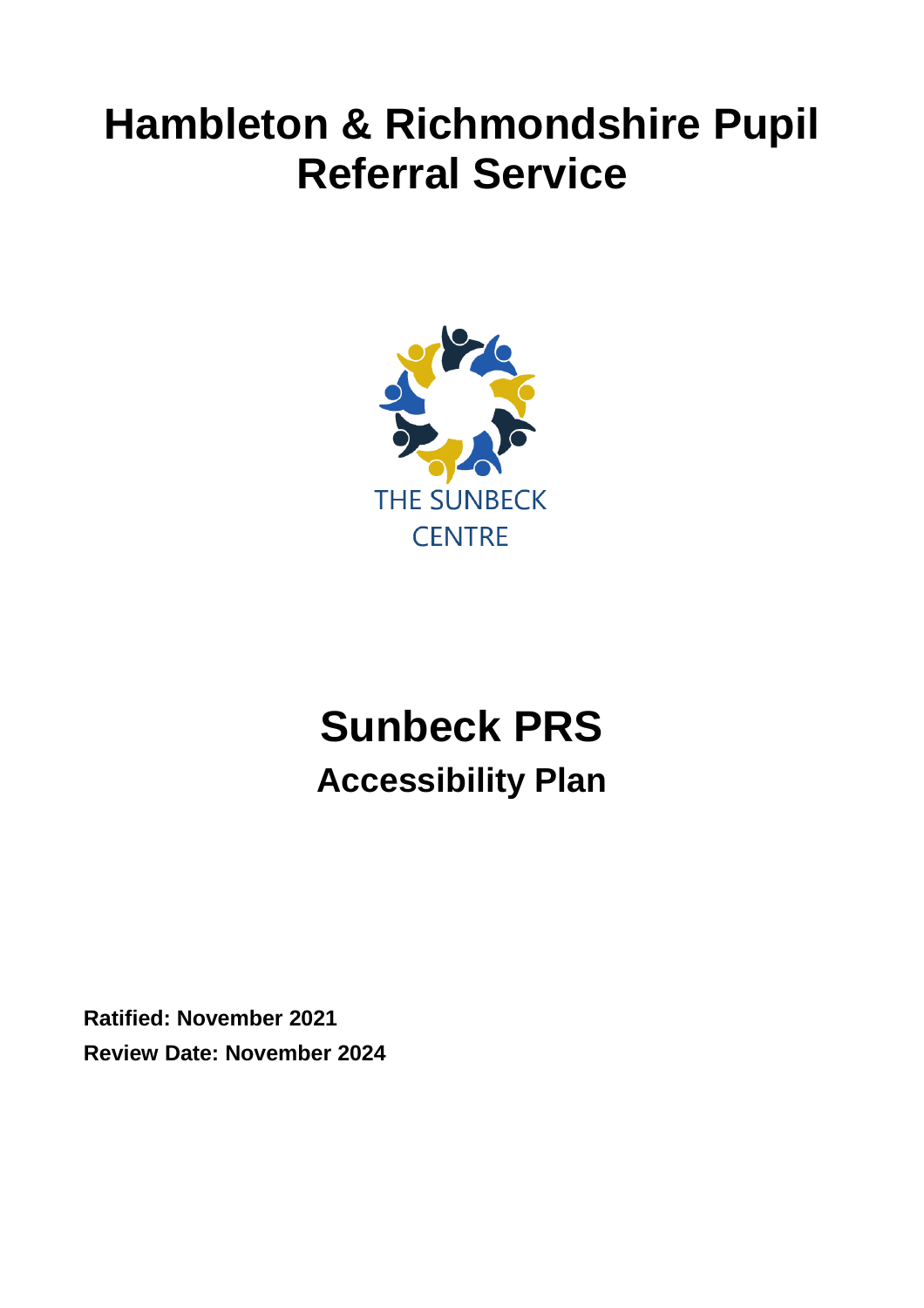#### Hambleton and Richmondshire Pupil Referral Service

#### **Accessibility Plan**

#### **Contents**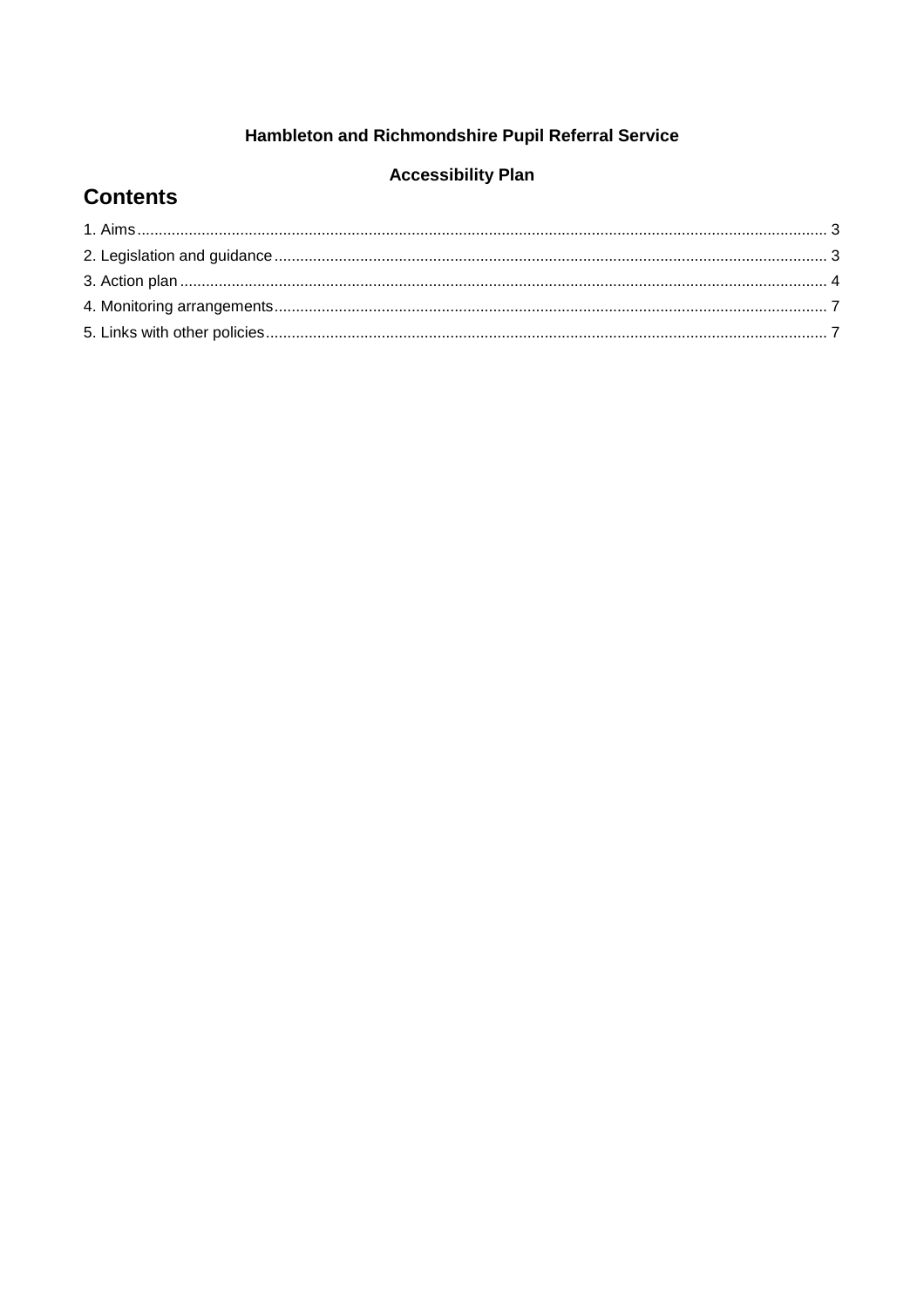#### <span id="page-2-0"></span>**1. Aims**

Schools are required under the Equality Act 2010 to have an accessibility plan. The purpose of the plan is to:

- Increase the extent to which disabled pupils can participate in the curriculum
- Improve the physical environment of the school to enable disabled pupils to take better advantage of education, benefits, facilities and services provided
- Improve the availability of accessible information to disabled pupils

Our school aims to treat all its pupils fairly and with respect. This involves providing access and opportunities for all pupils without discrimination of any kind.

The Sunbeck Centre has a community ethos of pride, respect and safety which is embedded in our curriculum and pastoral learning. Our building allows full access to pupils with disabilities and all service users. Pupils who attend The Sunbeck Centre are supported to fully participate in our community.

The plan will be made available online on the school website, and paper copies are available upon request.

Our school is also committed to ensuring staff are trained in equality issues with reference to the Equality Act 2010, including understanding disability issues.

The Sunbeck Centre supports any available partnerships to develop and implement the plan, including working with our partner schools, multi-agencies and the Local Authority

The Sunbeck Centre complaints procedure covers the accessibility plan. If you have any concerns relating to accessibility in school, the complaints procedure sets out the process for raising these concerns.

We have included a range of stakeholders in the development of this accessibility plan, including pupils, parents, staff and the Management Committee.

### <span id="page-2-1"></span>**2. Legislation and guidance**

This document meets the requirements of schedule 10 of [the Equality Act 2010](http://www.legislation.gov.uk/ukpga/2010/15/schedule/10) and the Department for Education (DfE) [guidance for schools on the Equality Act 2010.](https://www.gov.uk/government/publications/equality-act-2010-advice-for-schools)

The Equality Act 2010 defines an individual as disabled if they have a physical or mental impairment that has a 'substantial' and 'long-term' adverse effect on their ability to undertake normal day to day activities.

Under the [Special Educational Needs and Disability \(SEND\) Code of Practice,](https://www.gov.uk/government/publications/send-code-of-practice-0-to-25) 'long-term' is defined as 'a year or more' and 'substantial' is defined as 'more than minor or trivial'. The definition includes sensory impairments such as those affecting sight or hearing, and long-term health conditions such as asthma, diabetes, epilepsy and cancer.

Schools are required to make 'reasonable adjustments' for pupils with disabilities under the Equality Act 2010, to alleviate any substantial disadvantage that a disabled pupil faces in comparison with non-disabled pupils. This can include, for example, the provision of an auxiliary aid or adjustments to premises.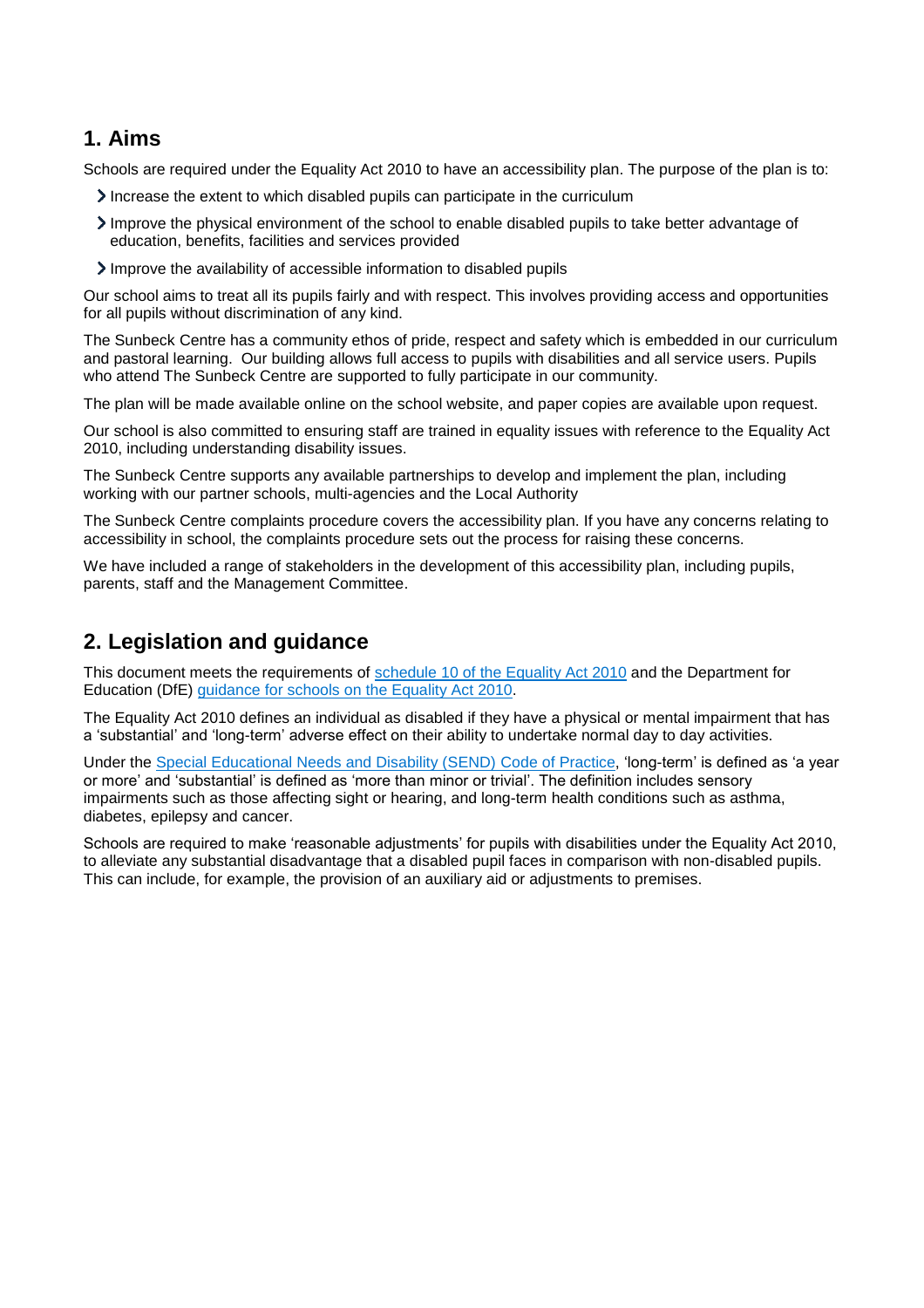# **3. Action plan**

This action plan sets out the aims of our accessibility plan in accordance with the Equality Act 2010.

<span id="page-3-0"></span>

| <b>AIM</b>                                                              | <b>CURRENT GOOD PRACTICE</b><br>Include established practice,<br>and practice under<br>development                                                                                                                                                                | <b>OBJECTIVES</b><br>State short, medium<br>and long-term<br>objectives                                                                                                  | <b>ACTIONS TO BE</b><br><b>TAKEN</b>                                                                                        | <b>PERSON</b><br><b>RESPONSIBLE</b>   | DATE TO<br><b>COMPLETE</b><br><b>ACTIONS BY</b>                                               | <b>SUCCESS</b><br><b>CRITERIA</b>                                                                              |
|-------------------------------------------------------------------------|-------------------------------------------------------------------------------------------------------------------------------------------------------------------------------------------------------------------------------------------------------------------|--------------------------------------------------------------------------------------------------------------------------------------------------------------------------|-----------------------------------------------------------------------------------------------------------------------------|---------------------------------------|-----------------------------------------------------------------------------------------------|----------------------------------------------------------------------------------------------------------------|
| Increase access<br>to the curriculum<br>for pupils with a<br>disability | • Our school offers a<br>differentiated curriculum<br>for all pupils<br>• We use resources tailored<br>to the needs of pupils who<br>require support to access<br>the curriculum<br>• Curriculum progress is<br>tracked for all pupils,<br>including those with a | Short term<br>objective:<br>$\bullet$ Curriculum<br>resources<br>include<br>examples of<br>people with<br>disabilities.                                                  | Subject teachers to<br>review resources and<br>include representation<br>of people with<br>disabilities.                    | Deputy Head<br>Teacher                | October 2021                                                                                  | All subject areas<br>will have<br>resources that<br>represent a wide<br>range of society.                      |
|                                                                         | disability<br>• Targets are set effectively<br>and are appropriate for<br>pupils with additional<br>needs<br>• The curriculum is reviewed<br>to ensure it meets the<br>needs of all pupils                                                                        | Medium term<br>objective:<br>Include pupil voice<br>in evaluating the<br>progress they make<br>over time and the<br>ways in which their<br>needs have been<br>addressed. | Pupil Survey and<br>voice activities to be<br>planned throughout<br>the academic year.                                      | Deputy Head /<br><b>SENCO</b>         | April 2022                                                                                    | Pupils at The<br><b>Sunbeck Centre</b><br>will feel valued<br>and included in<br>their learning.               |
|                                                                         |                                                                                                                                                                                                                                                                   | Long term objective:<br>Develop a robust<br>curriculum review<br>process that is<br>embedded in the                                                                      | SLT to work with the<br>Management<br>Committee to write a<br>monitoring schedule<br>that includes<br>curriculum review and | <b>SLT</b><br>Management<br>Committee | Plan to be<br>written by July<br>2021<br>Implementation<br>in September<br>2021<br>Evaluation | Pupils needs and<br>access<br>requirements are<br>fully embedded<br>and reviewed as<br>part of the<br>Centre's |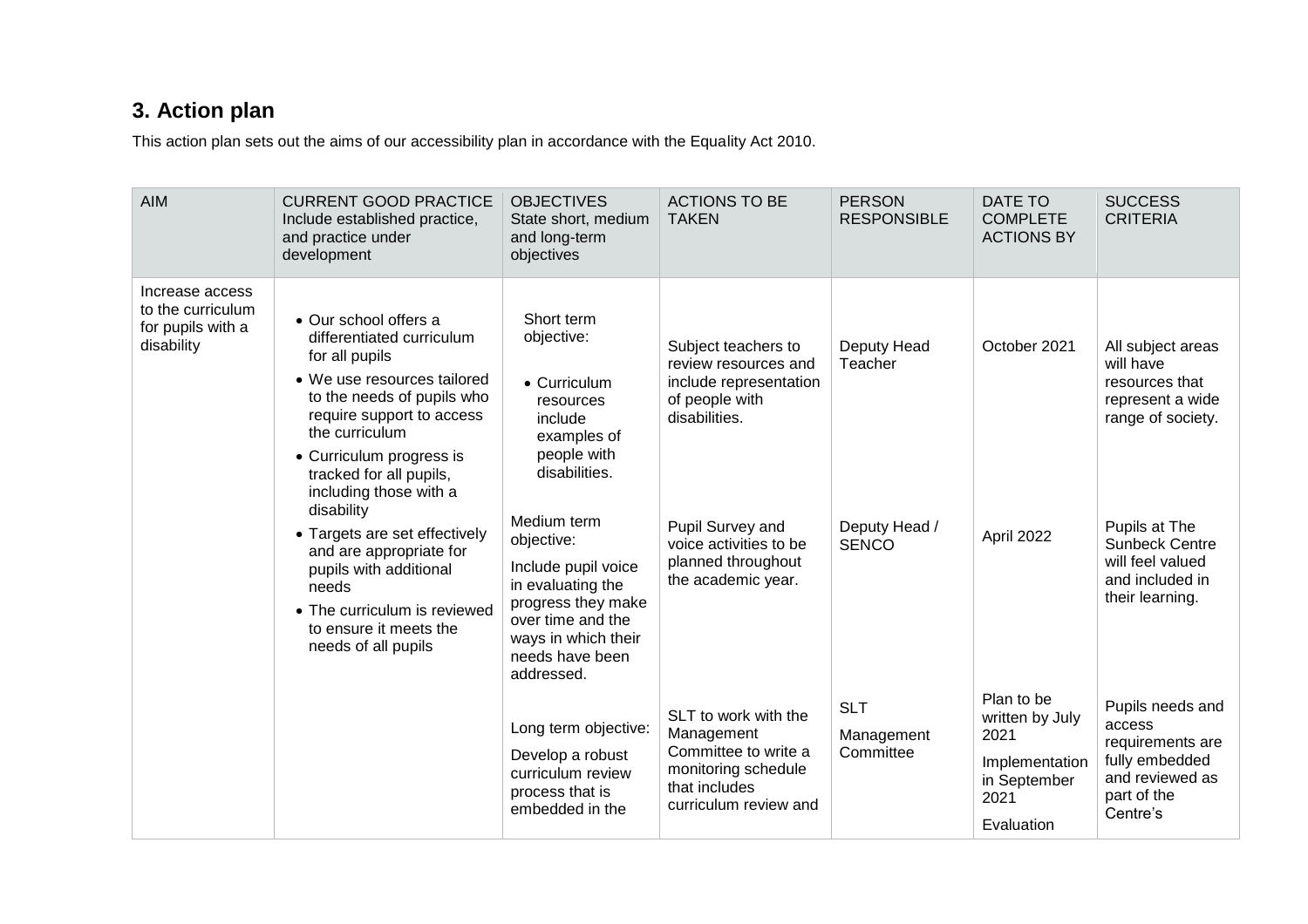|                                                                             |                                                                                                                                                                                                                                                                                                                          | monitoring cycle of<br>The Sunbeck<br>Centre.                                                                                                                                                                                                                                                                   | inclusion.                                                                                                                                                                                                                                                                                                             |                                                                                                                              | <b>June 2022</b>                                  | monitoring cycle.<br><b>Sunbeck Centre</b><br>staff maintain<br>reflective practice<br>and ensure needs<br>are met.                                                                                                                                     |
|-----------------------------------------------------------------------------|--------------------------------------------------------------------------------------------------------------------------------------------------------------------------------------------------------------------------------------------------------------------------------------------------------------------------|-----------------------------------------------------------------------------------------------------------------------------------------------------------------------------------------------------------------------------------------------------------------------------------------------------------------|------------------------------------------------------------------------------------------------------------------------------------------------------------------------------------------------------------------------------------------------------------------------------------------------------------------------|------------------------------------------------------------------------------------------------------------------------------|---------------------------------------------------|---------------------------------------------------------------------------------------------------------------------------------------------------------------------------------------------------------------------------------------------------------|
| Improve and<br>maintain access<br>to the physical<br>environment            | The environment is adapted to<br>the needs of pupils as<br>required. This includes:<br>• Corridor width<br>• Disabled parking bays<br>• Disabled toilets and<br>changing facilities with<br>hoist fitted<br>• Door release buttons are<br>at an appropriate height<br>• Single level building with<br>no internal steps. | Short term objective<br>Improve the<br>environment of the<br>disabled toilet.<br>Improve the tidiness<br>of the catering<br>facilities.<br>Long term objective:<br>Work with the LA to<br>look at ways to<br>improve the outdoor<br>environment /<br>facilities which may<br>include looking at<br>other sites. | Remove<br>$\bullet$<br>stored items<br>from the<br>disable toilet<br>room.<br>Tidy the area<br>$\bullet$<br>around the<br>lowered<br>surface in the<br>catering<br>room.<br>Raise the issues of<br>limited outside space<br>with the LA.<br>Maintain as an item<br>for discussion with the<br>Management<br>Committee. | Senior<br>administrator<br>Catering<br>instructor /<br>Caretaker<br>Head teacher and<br>Chair of<br>Management<br>Committee. | September<br>2021<br>September<br>2021<br>Ongoing | Areas will be<br>clear of clutter<br>and unused<br>items.<br>Storage capacity<br>reviewed, revised<br>and cleared of<br>anything no<br>longer needed.<br>Better facilities for<br>outdoor space are<br>available for all<br>pupils and<br>stakeholders. |
| Improve the<br>delivery of<br>information to<br>pupils with a<br>disability | • The staff at The Sunbeck<br>Centre are trained in<br>understanding the SEND<br>needs of pupils.<br>• All pupils with additional<br>needs have and individual<br>learning plan.<br>• Lesson planning includes                                                                                                           | Medium term<br>objective:<br>All staff to ensure<br>that feedback is<br>given in appropriate<br>forms for all pupils.                                                                                                                                                                                           | Subject teachers to<br>review the marking<br>and assessment<br>policy.                                                                                                                                                                                                                                                 | Deputy Head<br>Teacher<br>Management<br><b>Committee Link</b><br>Member                                                      | December<br>2021                                  | Marking and<br>Assessment<br>policy is reviewed<br>and revised as<br>appropriate and<br>ratified by the<br>Management                                                                                                                                   |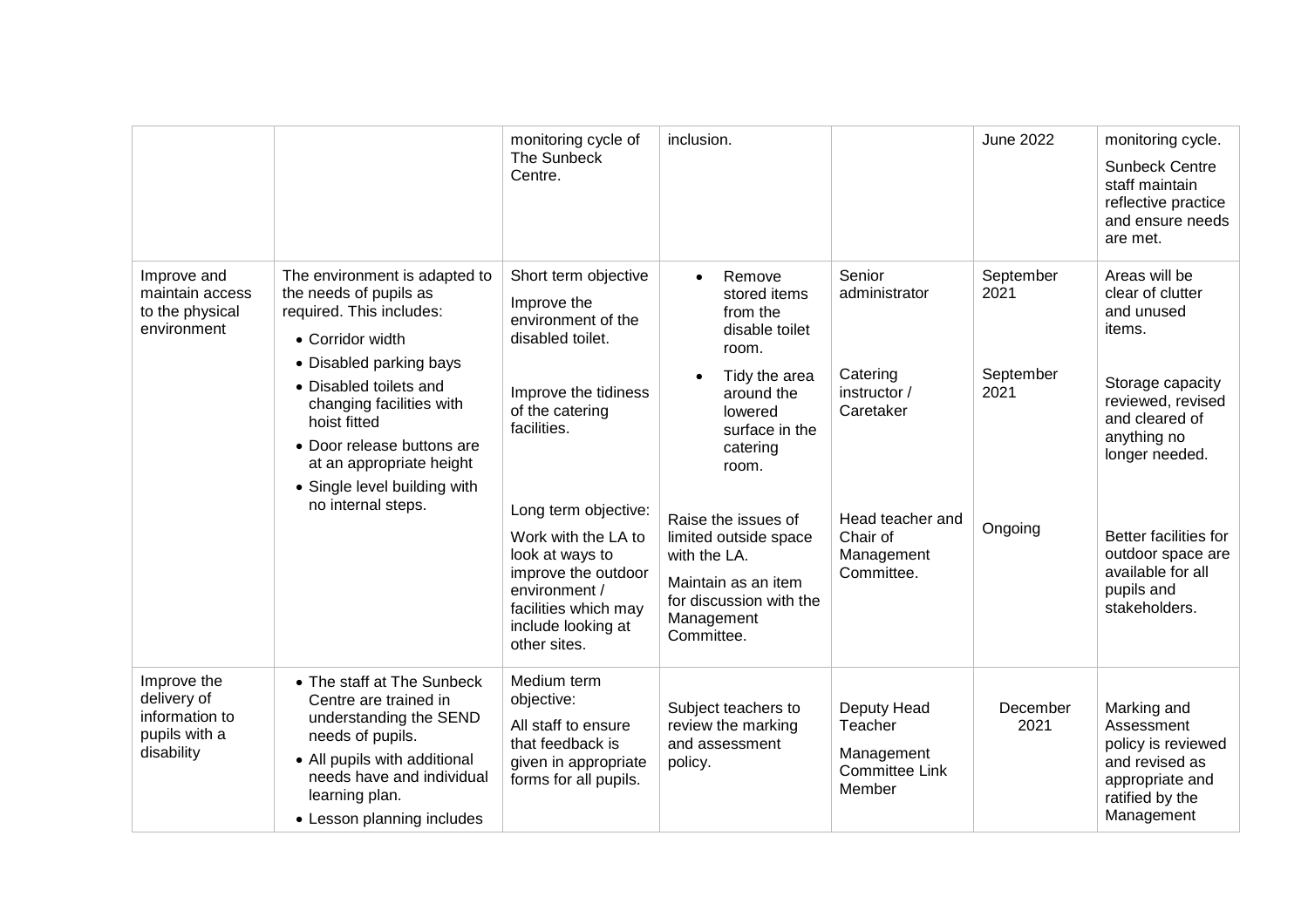| any adaptations and<br>differentiated resources<br>required to meet the<br>needs of all pupils.                                           |  | Committee. |
|-------------------------------------------------------------------------------------------------------------------------------------------|--|------------|
| • SENCO liaises with<br>partner schools and<br>parents to share<br>information and pupil's<br>individual learning needs<br>on transition. |  |            |
| • Access arrangements are<br>assessed and put in place<br>for all pupils taking<br>examinations.                                          |  |            |